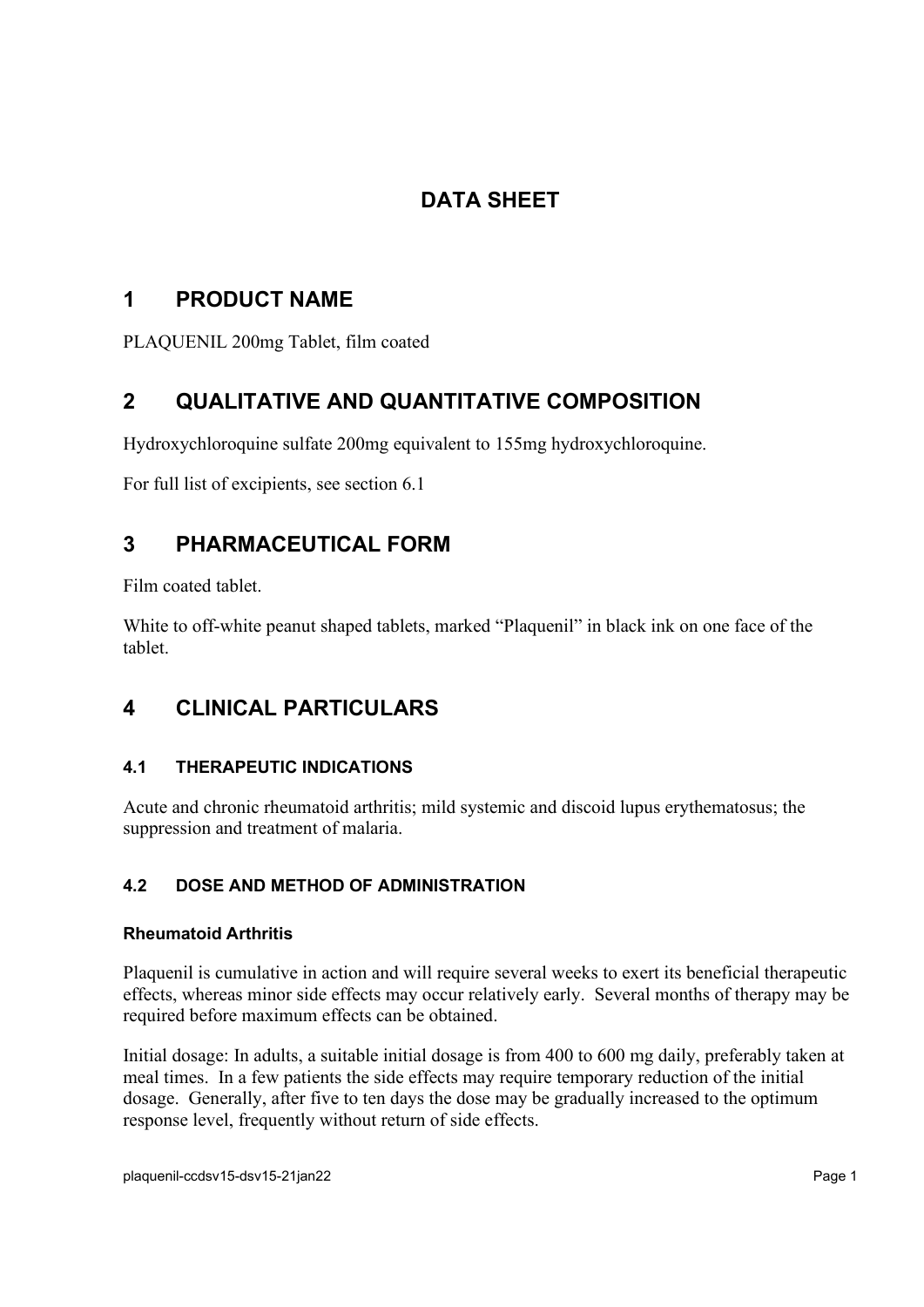Maintenance dosage: When a good response is obtained (usually in four to twelve weeks) the dose can be reduced to 200 to 400 mg daily (but should not exceed 6 mg/kg per day) and can be continued as maintenance treatment. The minimum effective maintenance dose should be employed. The incidence of retinopathy has been reported to be higher when the maintenance dose is exceeded.

If objective improvement (such as reduced joint swelling or increased mobility) does not occur within six months the drug should be discontinued.

If a relapse occurs after medication is withdrawn, therapy may be resumed or continued on an intermittent schedule if there are no ocular contraindications.

Safe use of Plaquenil for the treatment of juvenile rheumatoid arthritis has not been established.

Use in Combination Therapy: Plaquenil may be used safely and effectively in combination with corticosteroids, salicylates, NSAIDS, and methotrexate and other second line therapeutic agents. Corticosteroids and salicylates can generally be decreased gradually in dosage or eliminated after the drug has been used for several weeks. When gradual reduction of steroid dosage is suggested, it may be done by reducing every four to five days, the dose of cortisone by no more than 5 to 15 mg; of methylprednisolone from 1 to 2 mg and dexamethasone from 0.25 to 0.5 mg. Treatment regimens using agents other than corticosteroids and NSAIDS are under development. No definitive dose combinations have been established.

### **Lupus Erythematosus**

In mild systemic and discoid cases, the antimalarials are the drugs of choice.

The dosage of Plaquenil depends on the severity of the disease and the patient's response to treatment. For adults an initial dose of 400-800 mg daily is recommended. This level can be maintained for several weeks and then reduced to a maintenance dose of 200-400 mg daily.

# **Malaria**

Plaquenil is active against the erythrocytic forms of *P.vivax* and *P.malariae* and most strains of *P.falciparum* (but not the gametocytes of *P.falciparum*).

Plaquenil does not prevent relapses in patients with vivax or malariae malaria because it is not effective against exo-erythrocytic forms, nor will it prevent vivax or malariae infection when administered as a prophylactic.

It is effective as a suppressive agent in patients with vivax or malariae malaria, in terminating acute attacks and significantly lengthening the interval between treatment and relapse. In patients with falciparum malaria it abolishes the acute attack and effects complete cure of the infection, unless due to a resistant strain of *P.falciparum*.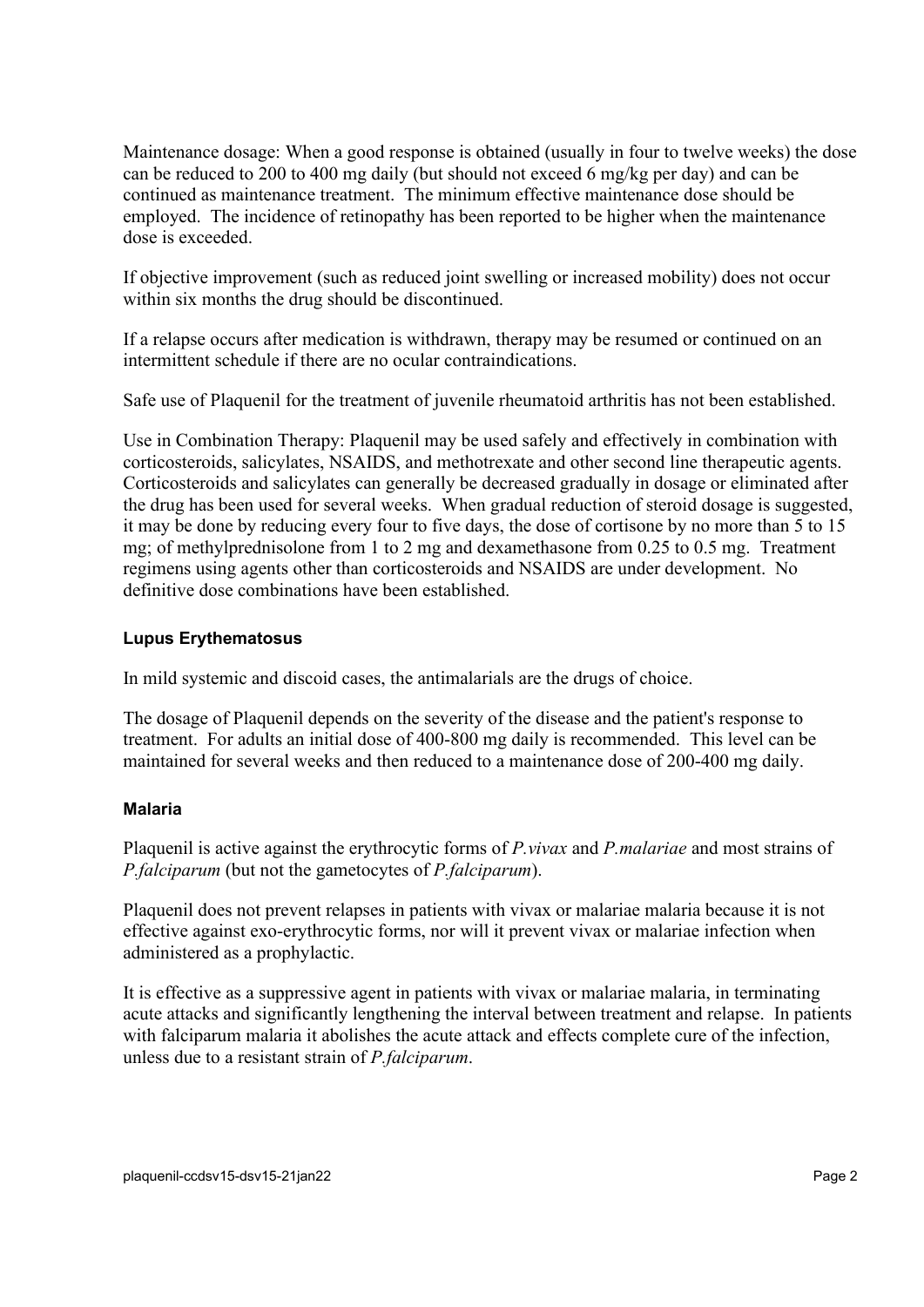### **Malaria Suppression**

### *Adults*

400 mg (310 mg base) on exactly the same day of each week.

## *Children*

The weekly suppressive dose is 5 mg (base) per kg bodyweight but should not exceed the adult dose regardless of weight.

Suppressive therapy should begin two weeks prior to exposure. Failing this, in adults an initial loading dose of 800 mg (620 mg base), or in children 10 mg base per kg, may be taken in two divided doses, six hours apart. The suppressive therapy should be continued for eight weeks after leaving the endemic area.

### **Treatment of Acute Attack**

### *Adults*

An initial dose of 800 mg followed by 400 mg in six to eight hours and 400 mg on each of two consecutive days. (Total dose of 2 g or 1.55 g base). A single dose of 800 mg (620 mg base) has also proved effective.

# *Children*

The dosage is calculated on the basis of bodyweight. (Total dose of 25 mg base per kg).

| First dose    | $\sim$                   | 10 mg base per kg (not exceeding a single dose of 620 mg base).           |
|---------------|--------------------------|---------------------------------------------------------------------------|
| Second dose - |                          | 5 mg base per kg (not exceeding 310 mg base), six hours after first dose. |
| Third dose    | $\blacksquare$           | 5 mg base per kg eighteen hours after second dose.                        |
| Fourth dose   | $\overline{\phantom{a}}$ | 5 mg base per kg twenty-four hours after third dose.                      |

For radical cure of vivax and malariae malaria, concomitant therapy with an 8-aminoquinoline is necessary.

# **4.3 CONTRAINDICATIONS**

Plaquenil is contraindicated in:

- patients with pre-existing maculopathy of the eye
- patients with known hypersensitivity to 4-aminoquinoline compounds, and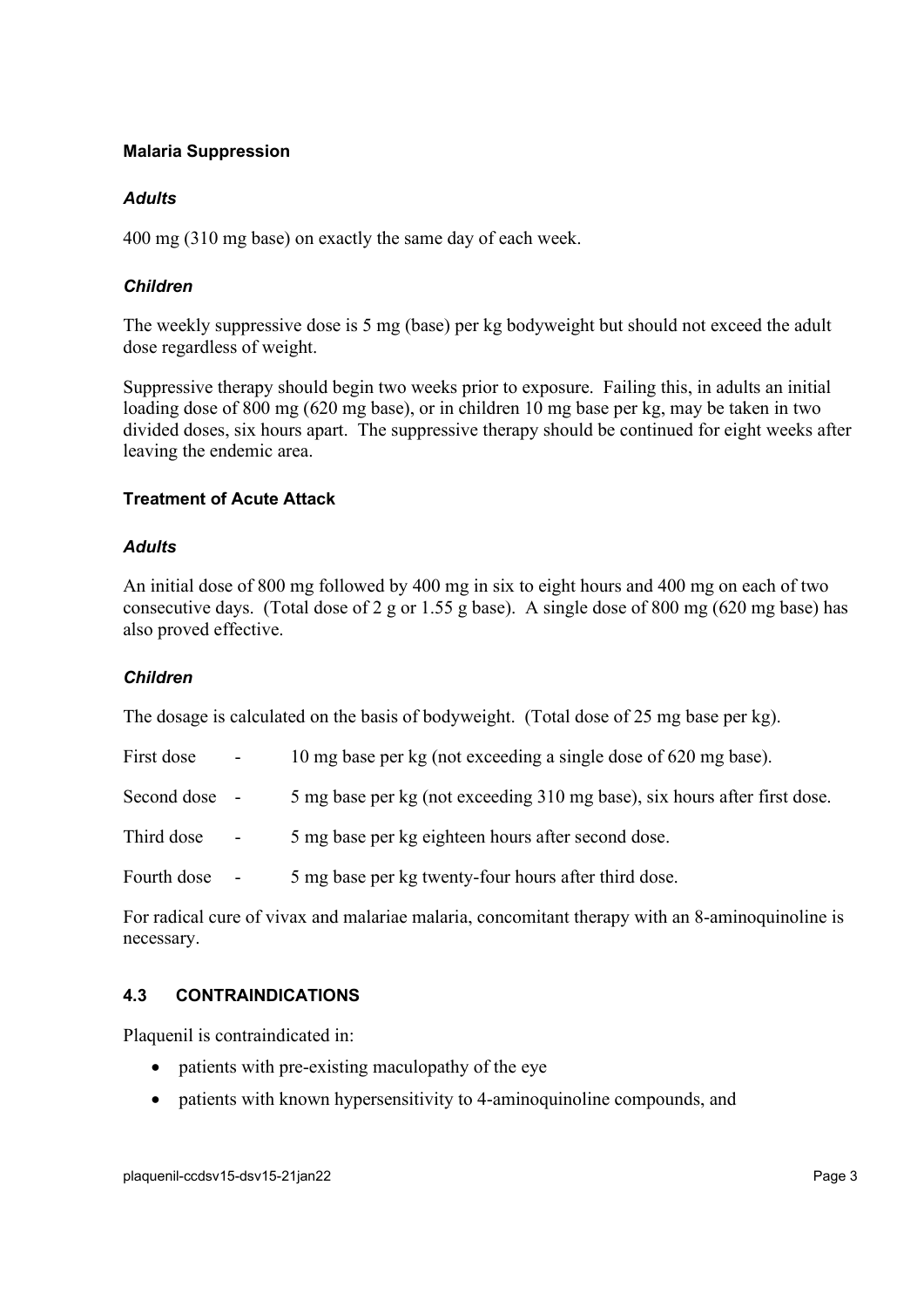- long-term therapy in children
- children under 6 years of age.

# <span id="page-3-0"></span>**4.4 SPECIAL WARNINGS AND PRECAUTIONS FOR USE**

Plaquenil is not effective against chloroquine-resistant strains of *P.falciparum*.

Patients should be warned to keep Plaquenil out of the reach of children, as small children are particularly sensitive to the 4-aminoquinolines.

Plaquenil should be used with caution or not at all in patients with severe gastrointestinal, neurological or blood disorders. If such severe disorders occur during therapy, the drug should be stopped. Periodic blood counts are advised.

When used in patients with porphyria or psoriasis, these conditions may be exacerbated. Plaquenil should not be used in these conditions unless in the judgement of the physician, the benefit to the patient outweighs the possible risk.

Observe caution in patients with hepatic or renal disease, in whom a reduction in dosage may be necessary, as well as in those taking medicines known to affect these organs. Also observe caution in patents with a sensitivity to quinine, and in glucose-6-phosphate dehydrogenase deficiency.

# **Chronic Cardiac Toxicity**

Cases of cardiomyopathy resulting in cardiac failure, in some cases with fatal outcome, have been reported in patients treated with Plaquenil. Clinical monitoring for signs and symptoms of cardiomyopathy is advised and Plaquenil should be discontinued if cardiomyopathy develops. Chronic toxicity should be considered when conduction disorders (bundle branch block / atrioventricular heart block) as well as biventricular hypertrophy are diagnosed.

# **Hypoglycaemia**

Hydroxychloroquine has been shown to cause severe hypoglycaemia including loss of consciousness that could be life threatening in patients treated with and without anti-diabetic medications. Patients treated with hydroxychloroquine should be warned about the risk of hypoglycaemia and the associated clinical signs and symptoms. Patients presenting with clinical symptoms suggestive of hypoglycaemia during treatment with hydroxychloroquine should have their blood glucose level checked and treatment reviewed as necessary.

# **Ophthalmological**

Irreversible retinal damage has been observed in some patients who had received long-term or high-dosage 4-aminoquinolone therapy for discoid and systemic lupus erythematosus, or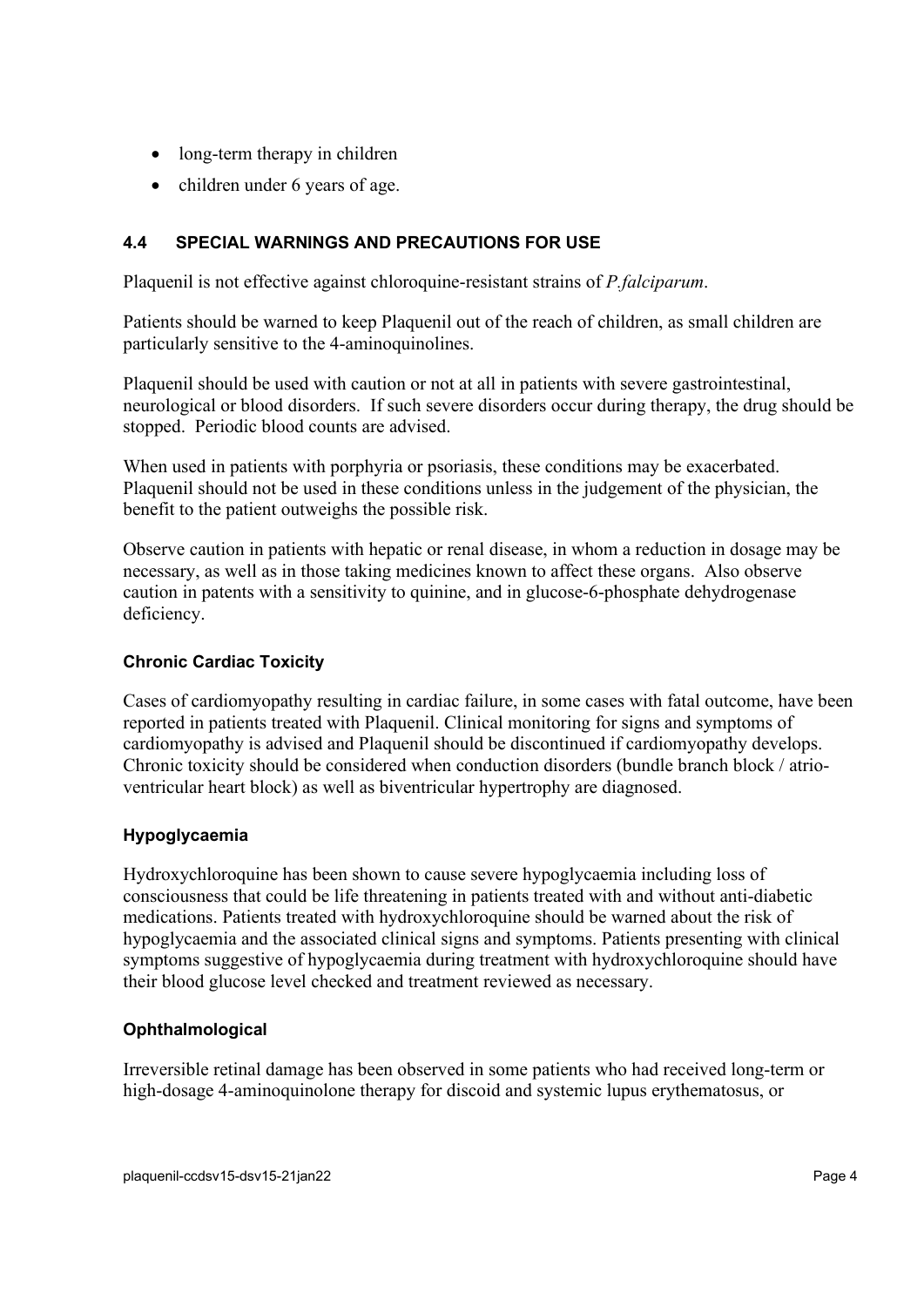rheumatoid arthritis. Retinopathy has been reported to be dose related. Exceeding the recommended daily dose sharply increases the risk of retinal toxicity.

If there is any indication of abnormality in the visual field, or retinal macular areas (such as pigmentary changes, loss of foveal reflex), or any visual symptoms (such as light flashes and streaks) which are not fully explainable by difficulties of accommodation or corneal opacities, the drug should be discontinued immediately and the patient closely observed for possible progression. Retinal changes (and visual disturbances) may progress after cessation of therapy.

(See section 4.8)

Concomitant use of hydroxychloroquine with drugs known to induce retinal toxicity, such as tamoxifen, is not recommended.

Before starting a long term treatment, both eyes should be examined (for visual acuity, central visual field and colour vision, and fundoscopy. Wherever possible, optical coherence tomography (OCT) is recommended). Then the examination should be repeated at least annually.

Ophthalmological testing should be more frequent and adapted to the patient, in the following circumstances:

- Dose exceeds 6 mg per kg ideal (lean) body weight per day. Absolute body weight used as a guide to dosage, could result in an overdosage in the obese.
- Significant renal impairment
- Significant hepatic impairment
- Elderly
- Complaints of visual disturbances
- Duration of treatment exceeds 5 years.

The examination should include slit-lamp microscopy (for corneal opacities) and fundus and visual field studies.

Corneal changes often subside on reducing the dose or on interrupting therapy for a short period of time, but any suggestion of retinal change or restriction in the visual field is an indication for complete withdrawal of the drug.

The use of sunglasses in patients exposed to strong sunlight is recommended, as this may be an amplifying factor in retinopathy.

# **Skin Reactions**

Pleomorphic skin eruptions (morbilliform, lichenoid, purpuric), itching, dryness and increased pigmentation sometimes appear after a few months of therapy. The rash is usually mild and transient. If a rash appears, Plaquenil should be withdrawn and only started again at a lower dose.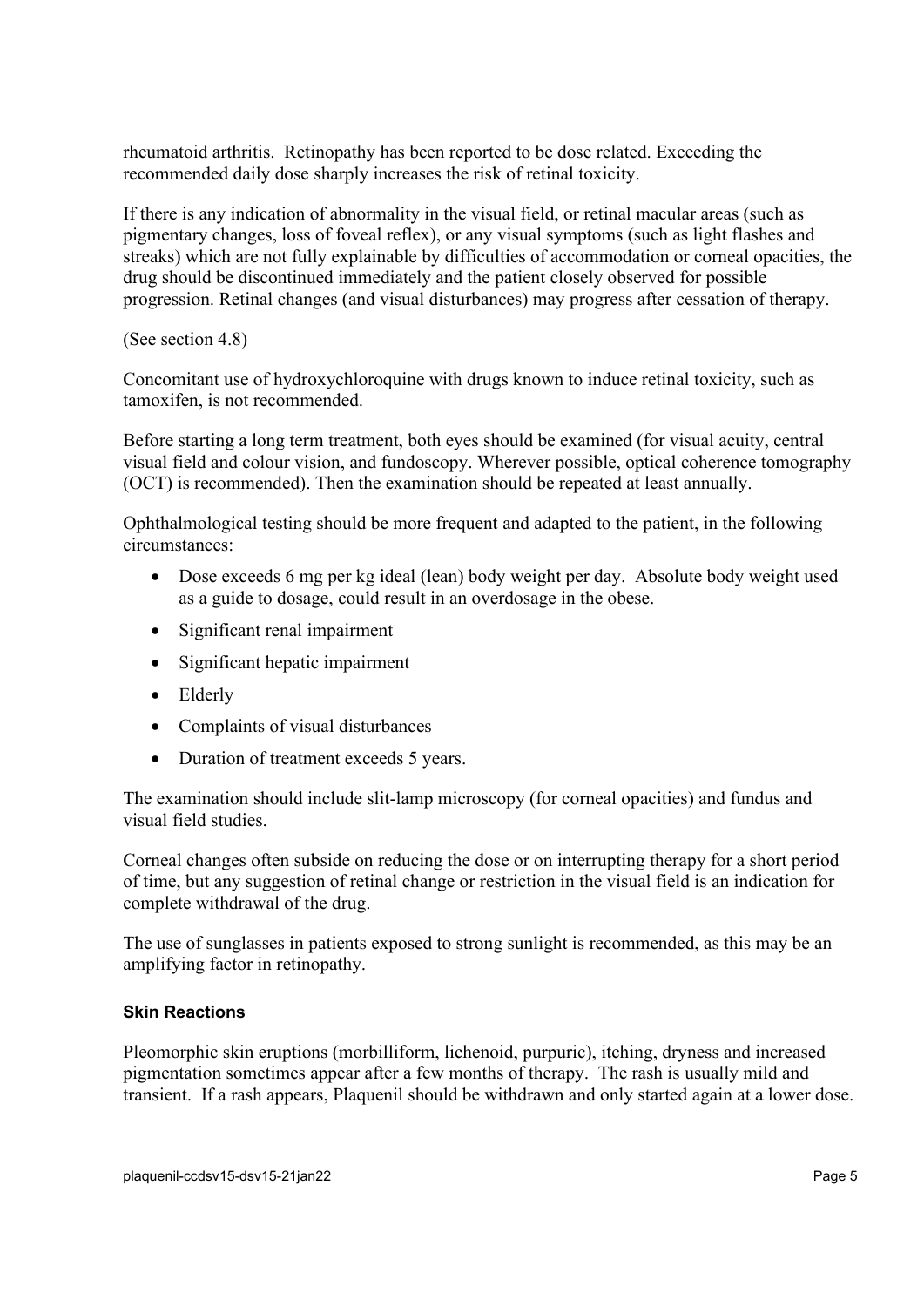Patients with psoriasis appear to be more susceptible to severe skin reactions than other patients.

# **Other Monitoring On Long Term Treatments**

Patients on long-term therapy should have periodic full blood counts. If evidence of abnormalities such as agranulocytosis, aplastic anaemia, thrombocytopenia or leukopenia becomes apparent, and cannot be attributed to the disease being treated, Plaquenil should be discontinued.

All patients on long-term therapy with this preparation should be questioned and examined periodically, including the testing of knee and ankle reflexes, to detect any evidence of muscular weakness. If weakness occurs discontinue the drug.

### **QT Interval prolongation**

Hydroxychloroquine has the potential to prolong the QTc interval in patients with specific risk factors. Hydroxychloroquine should be used with caution in patients with congenital or documented acquired QT prolongation and/or known risk factors for prolongation of the QT internal such as:

- advanced age,
- renal or hepatic disease,
- uncorrected hypokalaemia and/or hypomagnesaemia
- cardiac disease, e.g., heart failure, myocardial infarction
- proarrhythmic conditions, e.g., bradycardia  $(< 50$  bpm)
- a history of ventricular dysrhythmias
- an underlying genetic predisposition, or
- during concomitant administration with QT interval prolonging agents (see Section [4.5\)](#page-6-0) as this may lead to an increased risk for ventricular arrhythmias.

The magnitude of QT prolongation may increase with increasing concentrations of the drug. Therefore, the recommended dose should not be exceeded (see Section [4.5](#page-6-0) and Section [4.8\)](#page-9-0).

### **Miscellaneous**

Gastrointestinal disturbances such as nausea, anorexia, abdominal cramps or rarely vomiting, occur in some patients. The symptoms usually stop on reducing the dose or temporarily stopping the drug.

Muscle weakness, vertigo, tinnitus, nerve deafness, headache and nervousness, have been reported less frequently.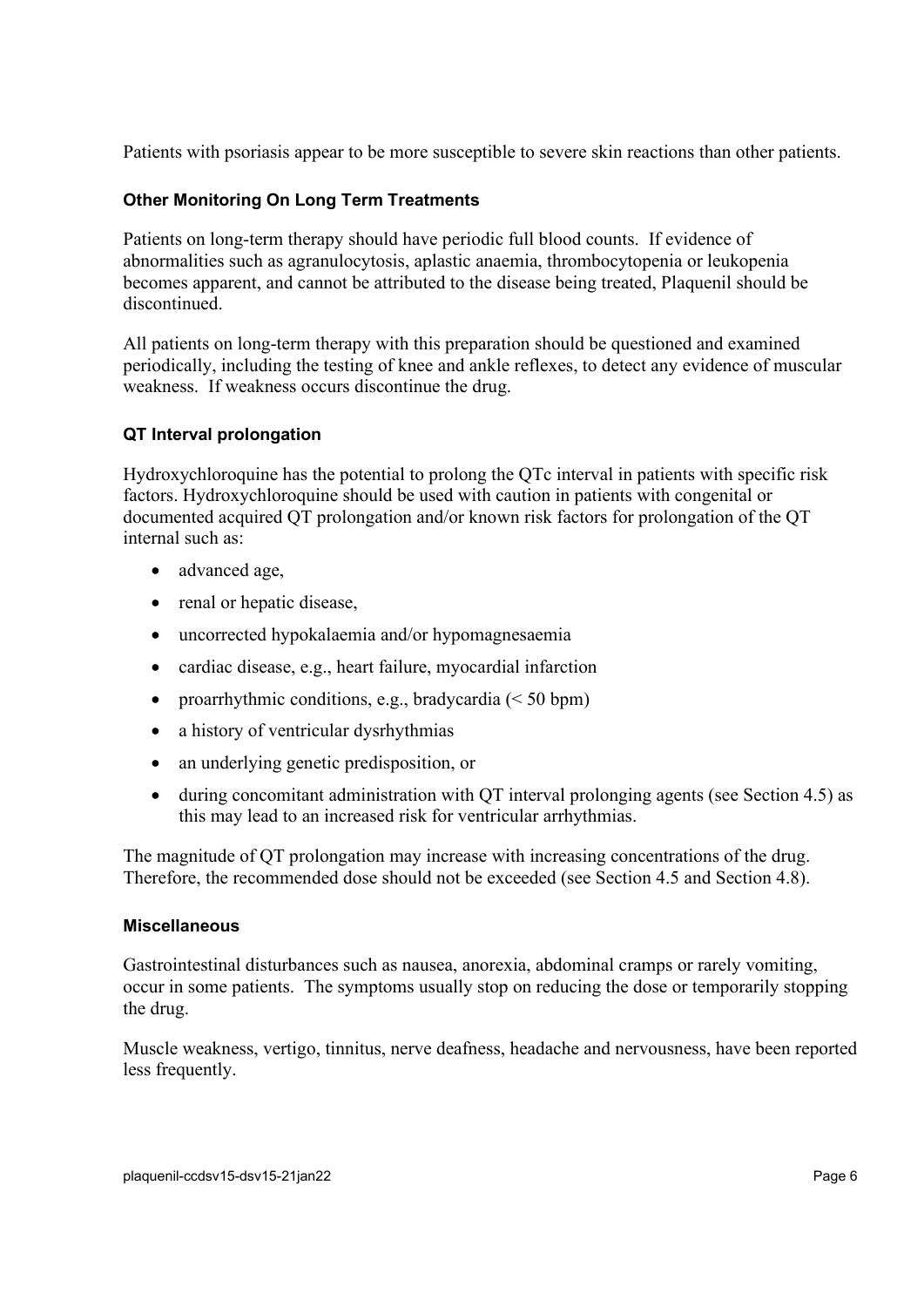In the treatment of rheumatoid arthritis, if objective improvement (such as reduced joint swelling, increased mobility) does not occur within six months, the drug should be discontinued. Safe use of the drug in the treatment of juvenile rheumatoid arthritis has not been established.

Suicidal behaviour and psychiatric disorders have been reported in some patients treated with hydroxychloroquine.

Psychiatric side effects typically occur within the first month after the start of treatment with hydroxychloroquine sulfate and have been reported also in patients with no prior history of psychiatric disorders. Patients should be advised to seek medical advice promptly if they experience psychiatric symptoms during treatment.

Extrapyramidal disorders may occur with hydroxychloroquine.

### **Potential Carcinogenic Risk**

Experimental data showed a potential risk of inducing gene mutations. Animal carcinogenicity data is only available for one species for the parent drug chloroquine and this study was negative. In humans, there are insufficient data to rule out an increased risk of cancer in patients receiving long term treatment.

# <span id="page-6-0"></span>**4.5 INTERACTION WITH OTHER MEDICINES AND OTHER FORMS OF INTERACTION**

### **Pharmacodynamic Interactions**

Drugs known to prolong QT interval / with potential to induce cardiac arrhythmia: Hydroxychloroquine should be used with caution in patients receiving drugs known to prolong the QT interval, e.g., Class IA and III antiarrhythmics, tricyclic antidepressants, antipsychotics, some anti-infectives due to increased risk of ventricular arrhythmia (see Section [4.4](#page-3-0) and Section 4.9). Halofantrine should not be administered with hydroxychloroquine.

As hydroxychloroquine may enhance the effects of a hypoglycaemic treatment, a decrease in doses of insulin or antidiabetic drugs may be required.

Hydroxychloroquine can lower the convulsive threshold. Co-administration of hydroxychloroquine with other anitmalarials known to lower the convulsion threshold (e.g. mefloquine) may increase the risk of convulsions.

The activity of antiepileptic drugs might be impaired if co-administered with hydroxychloroquine.

There is a theoretical risk of inhibition of intra-cellular  $\alpha$ -galactosidase activity when hydroxychloroquine is co-administered with agalsidase.

Concurrent use with drugs with oculotoxic or haemotoxic potential should be avoided if possible.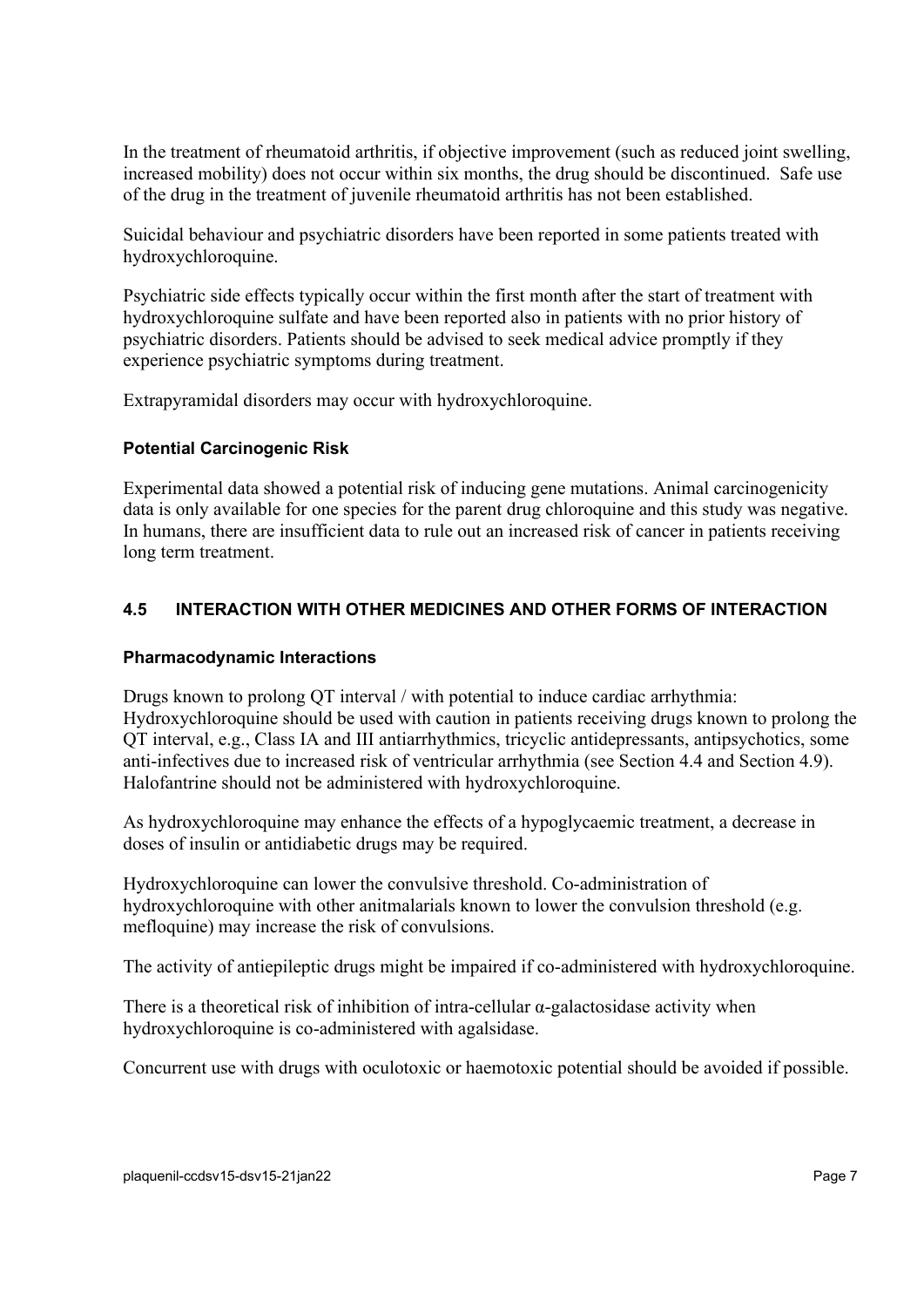It has been suggested that 4-aminoquinolines are pharmacologically incompatible with monoamine oxidase inhibitors.

Hydroxychloroquine sulphate may also be subject to several of the known interactions of chloroquine even though specific reports have not appeared. These include: potentiation of its direct blocking action at the neuromuscular junction by aminoglycoside antibiotics; inhibition of its metabolism by cimetidine which may increase plasma concentration of the antimalarial; antagonism of effect of neostigmine and pyridostigmine; reduction of the antibody response to primary immunisation with intradermal human diploid-cell rabies vaccine.

### **Pharmacokinetic Interactions**

### **Effects of other medicinal products on hydroxychloroquine:**

### *Antacids and kaolin*

Concomitant administration with magnesium-containing antacids or kaolin may result in reduced absorption of chloroquine. Per extrapolation, hydroxychloroquine should therefore be administered at least two hours apart from antacids or kaolin.

# *CYP inhibitors or inducers*

Concomitant use of cimetidine, a moderate CYP2C8 and CYP3A4 inhibitor, resulted in a 2-fold increase of chloroquine exposure. Per extrapolation, due to the similarities in structure and metabolic elimination pathways between hydroxychloroquine and chloroquine, a similar interaction could be observed for hydroxychloroquine. Caution is advised (e.g. monitoring for adverse reactions) when CYP2C8 and CYP3A4 strong or moderate inhibitors (such as gemfibrozil, clopidogrel, ritonavir, itraconazole, clarithromycin, grapefruit juice) are concomitantly administered.

Lack of efficacy of hydroxychloroquine was reported when rifampicin, a CYP2C8 and CYP3A4 strong inducer, was concomitantly administered. Caution is advised (e.g. monitoring for efficacy) when CYP2C8 and CYP3A4 strong inducers (such as rifampicin, St John's Wort, carbamazepine, phenobarbital) are concomitantly administered.

### **Effects of hydroxychloroquine on other medicinal products:**

### *P-glycoprotein substrates*

The inhibitory potential of hydroxychloroquine on P-gp substrates has not been evaluated. In vitro observations show that all other aminoquinolines tested inhibit P-gp. Therefore, there is a potential for increased concentrations of P-gp substrates when hydroxychloroquine is concomitantly administered.

Increased plasma cyclosporin levels have been reported when cyclosporin and hydroxychloroquine are co-administered.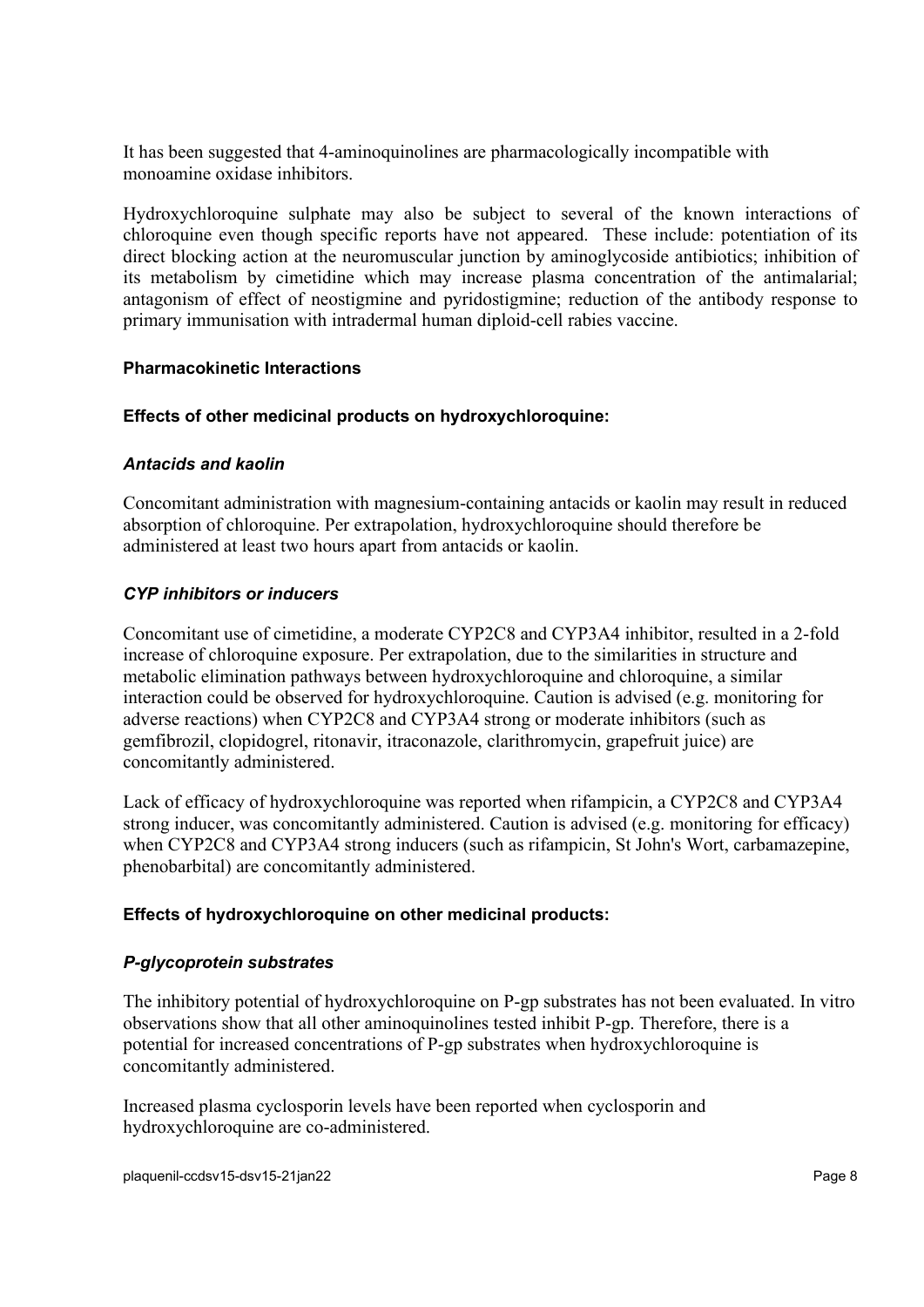Increased digoxin serum levels were reported when digoxin and hydroxychloroquine were coadministered. Caution is advised (e.g. monitoring for adverse reactions or for plasma concentrations as appropriate) when P-gp substrates with narrow therapeutic index (such as digoxin, ciclosporin, dabigatran) are concomitantly administered.

# *Praziquantel*

In a single-dose interaction study, chloroquine has been reported to reduce the bioavailability of praziquantel. It is not known if there is a similar effect when hydroxychloroquine and praziquantel are co-administered. Per extrapolation, due to the similarities in structure and pharmacokinetic parameters between hydroxychloroquine and chloroquine, a similar effect may be expected for hydroxychloroquine.

# **4.6 FERTILITY, PREGNANCY AND LACTATION**

# **Fertility**

There are no animal data on hydroxychloroquine action on fertility.

Only limited reproductive toxicity data are available for hydroxychloroquine, therefore chloroquine data are considered due to the similarity of structure and pharmacological properties between the 2 products.

A study in male rats showed a decrease in testosterone levels, weight of testes, epididymis, seminal vesicles and prostate after 30 days of oral treatment at 5 mg/day of chloroquine. In another rat study with chloroquine, the male fertility rate was decreased after 14 days of intraperitoneal treatment at 10 mg/kg/day.

There are no data in humans.

# **Pregnancy**

### Category D

Hydroxychloroquine crosses the placenta. It should be noted 4-aminoquinolines in therapeutic doses have been associated with central nervous system damage, including ototoxicity (auditory and vestibular toxicity, congenital deafness), retinal haemorrhages and abnormal retinal pigmentation. Literature review of observational data and meta-analyses, on the use of hydroxychloroquine in women with autoimmune disease during pregnancy excluded a large risk of congenital malformations (RR>3). However, the statistical power to detect modest risks was limited and various limitations of observational data do not allow robust exclusion of causality.

Due to lack of studies, no conclusions can be made from the epidemiologic literature about paternal exposure to Hydroxychloroquine affecting fertility or birth outcomes.

In animal studies on chloroquine, embryo-fetal development toxicity was shown at very high, supratherapeutic doses (ranging from 250 to 1500 mg/kg bodyweight).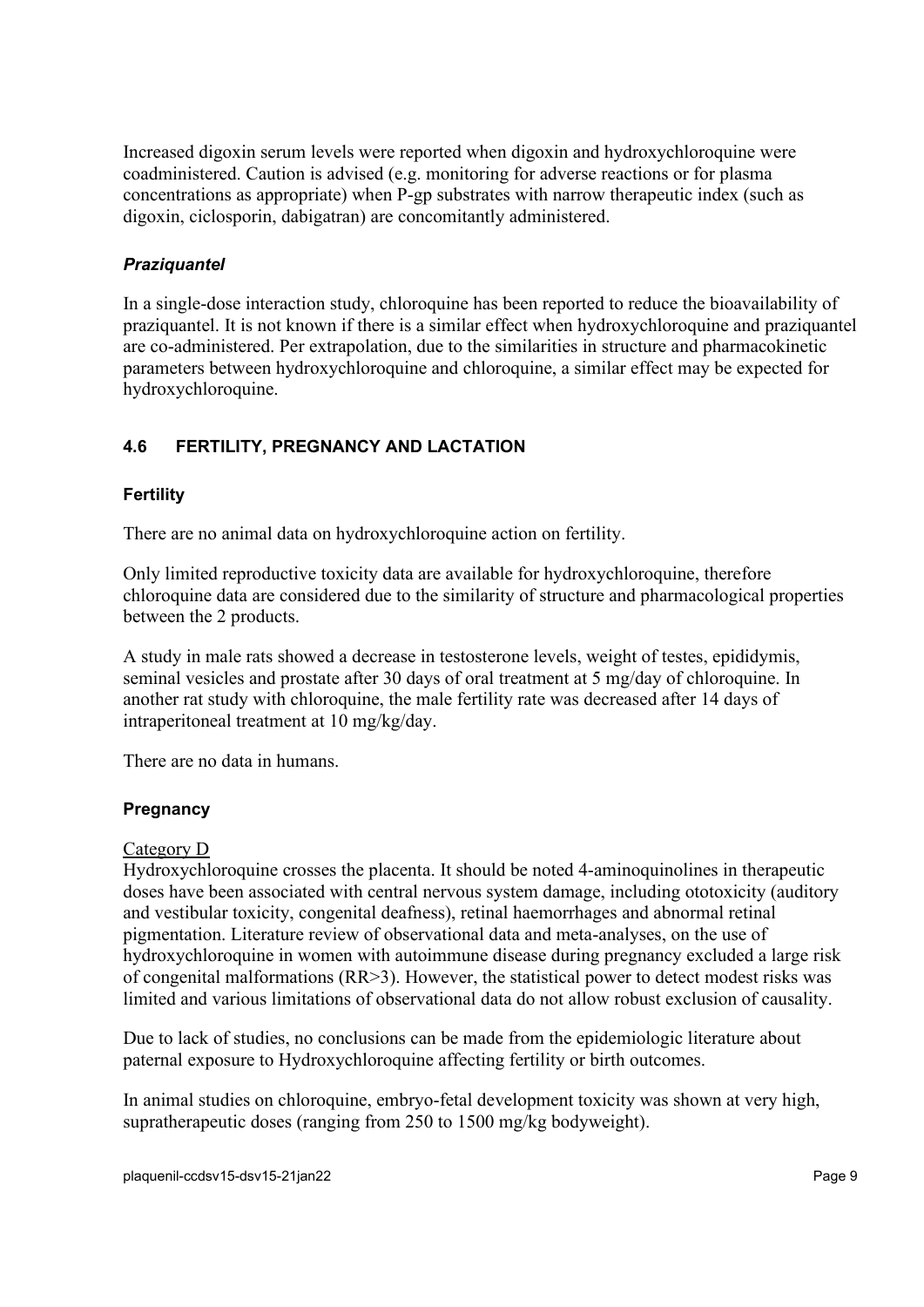Hydroxychloroquine should be avoided in pregnancy except when, in the judgement of the physician, the individual potential benefits outweigh the potential hazards. The use of this drug in the treatment of malaria or suppression of malaria in high risk situations may be justified if the treating physician considers the risk to the fetus is outweighed by the benefits to the mother and fetus.

### **Lactation:**

Hydroxychloroquine is excreted in breast milk (less than 2% of the maternal dose after bodyweight correction).

Breastfeeding is possible in case of curative treatment of malaria. Although hydroxychloroquine is excreted in breast milk, the amount is insufficient to confer any protection against malaria to the infant. Separate chemoprophylaxis for the infant is required.

There are very limited data on the safety in the breastfed infant during hydroxychloroquine longterm treatment; the prescriber should assess the potential risks and benefits of use during breastfeeding, according to indication and duration of treatment.

# **4.7 EFFECTS ON ABILITY TO DRIVE AND USE MACHINES**

Patients should be warned about driving and operating machinery since hydroxychloroquine can impair visual accommodation and cause blurring of vision. If the condition is not self-limiting, the dosage may need to be temporarily reduced.

# <span id="page-9-0"></span>**4.8 UNDESIRABLE EFFECTS**

|           | Note very common $\geq 1/10 \approx 10\%$               |
|-----------|---------------------------------------------------------|
| common    | $\geq$ 1/100 and < 1/10 ( $\geq$ 1% and <10%)           |
| uncommon  | $\geq$ 1/1000 and < 1/100 ( $\geq$ 0.1% and <1.0%)      |
| rare      | $\geq$ 1/10,000 and < 1/1000 ( $\geq$ 0.01% and < 0.1%) |
| very rare | $\langle 1/10,000 \rangle$ (< 0.01%)                    |
| not known | frequency cannot be estimated from available data       |

# **Blood and Lymphatic System Disorders**

*Not known*: bone marrow depression, anaemia, aplastic anaemia, leucopenia, thrombocytopenia, agranulocytosis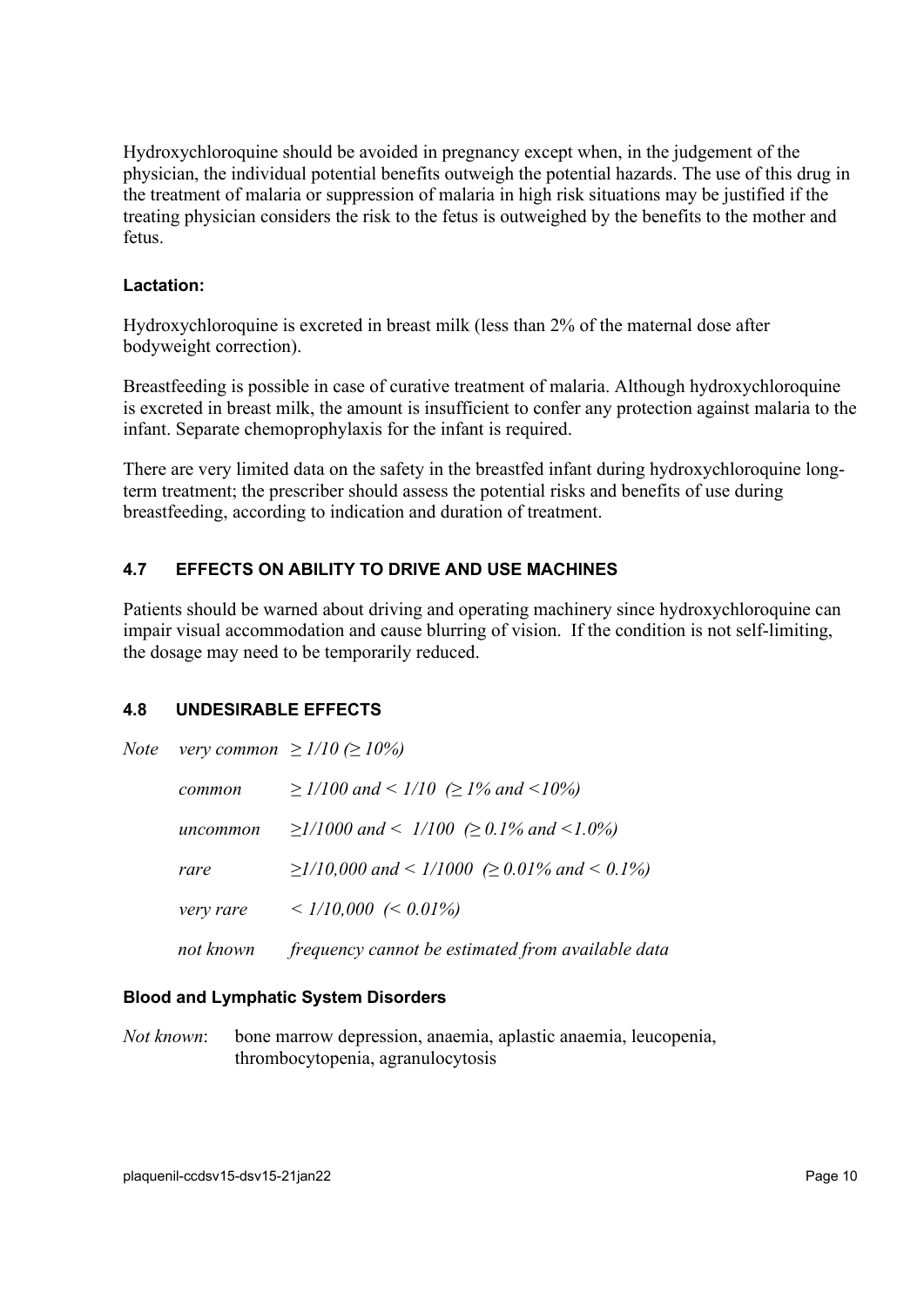### **Immune System Disorders**

*Not known* urticaria, angioedema, bronchospasm

### **Metabolism and Nutritional Disorders**

| Common: | anorexia |
|---------|----------|

*Not known* hypoglycaemia

Hydroxychloroquine may exacerbate porphyria

#### **Psychiatric Disorders**

| Common     | affect lability                                                                                                                   |
|------------|-----------------------------------------------------------------------------------------------------------------------------------|
| Uncommon:  | nervousness                                                                                                                       |
| Very rare: | nightmares                                                                                                                        |
| Not known  | psychosis, suicidal behaviour, depression, hallucinations, anxiety, agitation,<br>confusion, delusions, mania and sleep disorders |

#### **Nervous System Disorders**

| headache                                                                                     |
|----------------------------------------------------------------------------------------------|
| <i>Uncommon:</i> dizziness, nerve deafness                                                   |
| <i>Very rare:</i> nystagmus, ataxia                                                          |
| <i>Not known:</i> convulsions, extrapyramidal disorders such as dystonia, dyskinesia, tremor |
|                                                                                              |

### **Eye Disorders**

*Common:* blurring of vision

*Uncommon:* corneal changes, retinal changes, retinopathy with changes in pigmentation and visual field defects. In its early form, it appears reversible on discontinuation of Plaquenil. If allowed to develop, there may be a risk of progression even after treatment withdrawal.

Corneal changes including oedema and opacities have occurred from three weeks (infrequently) to some years after the beginning of therapy. They are either symptomless or may cause disturbances such as halos, blurring of vision, or photophobia. They may be transient or are reversible on stopping treatment. Should these types of corneal changes occur with Plaquenil, it should be either stopped or temporarily withdrawn.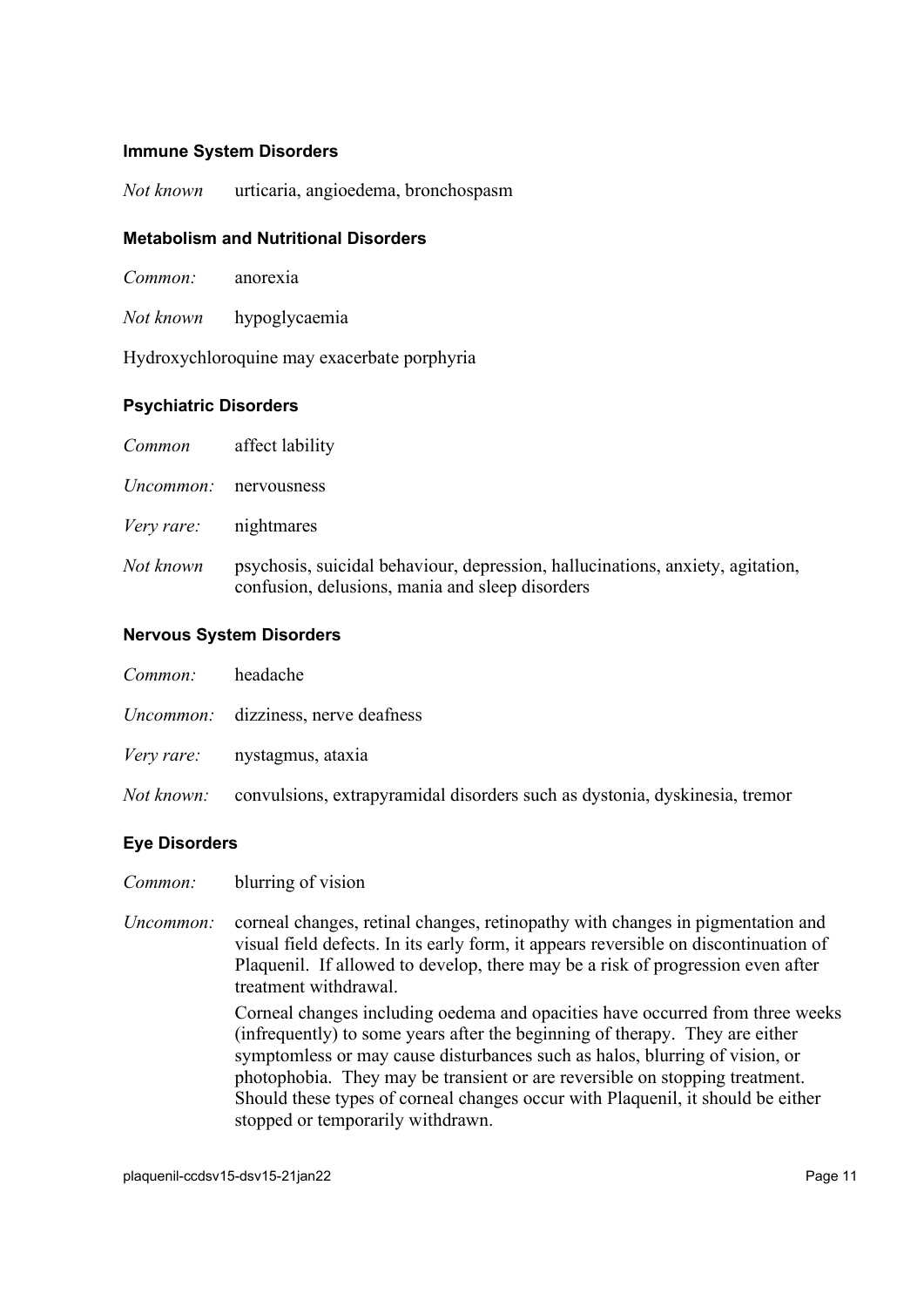Reversible extra-ocular muscle palsies and temporary blurring of vision due to interference with accommodation have also been noted.

Retinal changes such as abnormal macular pigmentation and depigmentation (sometimes described as a "bull's eye"), pallor of the optic disc, optic atrophy and narrowing of the retinal arterioles have been reported.

*Not known:* Cases of maculopathies and macular degeneration have been reported and may be irreversible.

Patients with retinal changes may be asymptomatic initially, or may even have scotomatous vision with paracentral, pericentral ring types, temporal scotomas and abnormal colour visions.

Originally, the condition was thought to be progressive and irreversible but more recent evidence suggests that routine ophthalmological examinations may detect retinal changes, especially pigmentation, at an early and reversible stage when there is no apparent visual disturbance.

Much evidence suggests that there is a threshold of dosage above which retinopathy appears. These results seem to correlate more with daily dosage than with a cumulative dose, although the risk increases with increased duration of treatment.

See section 4.4 for information on eye examinations.

Any adverse changes in the ocular findings or the appearance of scotoma, night blindness or other retinal changes require immediate discontinuation of Plaquenil; these patients should not subsequently receive any pharmacologically similar drugs.

### **Ear and Labyrinth Disorders**

*Uncommon:* vertigo, tinnitus

*Not known:* hearing loss

#### **Cardiac Disorders**

*Not known:* cardiomyopathy which may result in cardiac failure, and in some cases a fatal outcome (see section 4.4) QT interval prolongation in patients with specific risk factors, which may lead to

arrhythmia (torsade de pointes, ventricular tachycardia) (See Section 4.4 and 4.5).

Chronic toxicity should be considered when conduction disorders (bundle branch block /atrioventricular heart block) as well as biventricular hypertrophy are diagnosed.

### **Gastrointestinal Disorders**

*Very common:* abdominal pain, nausea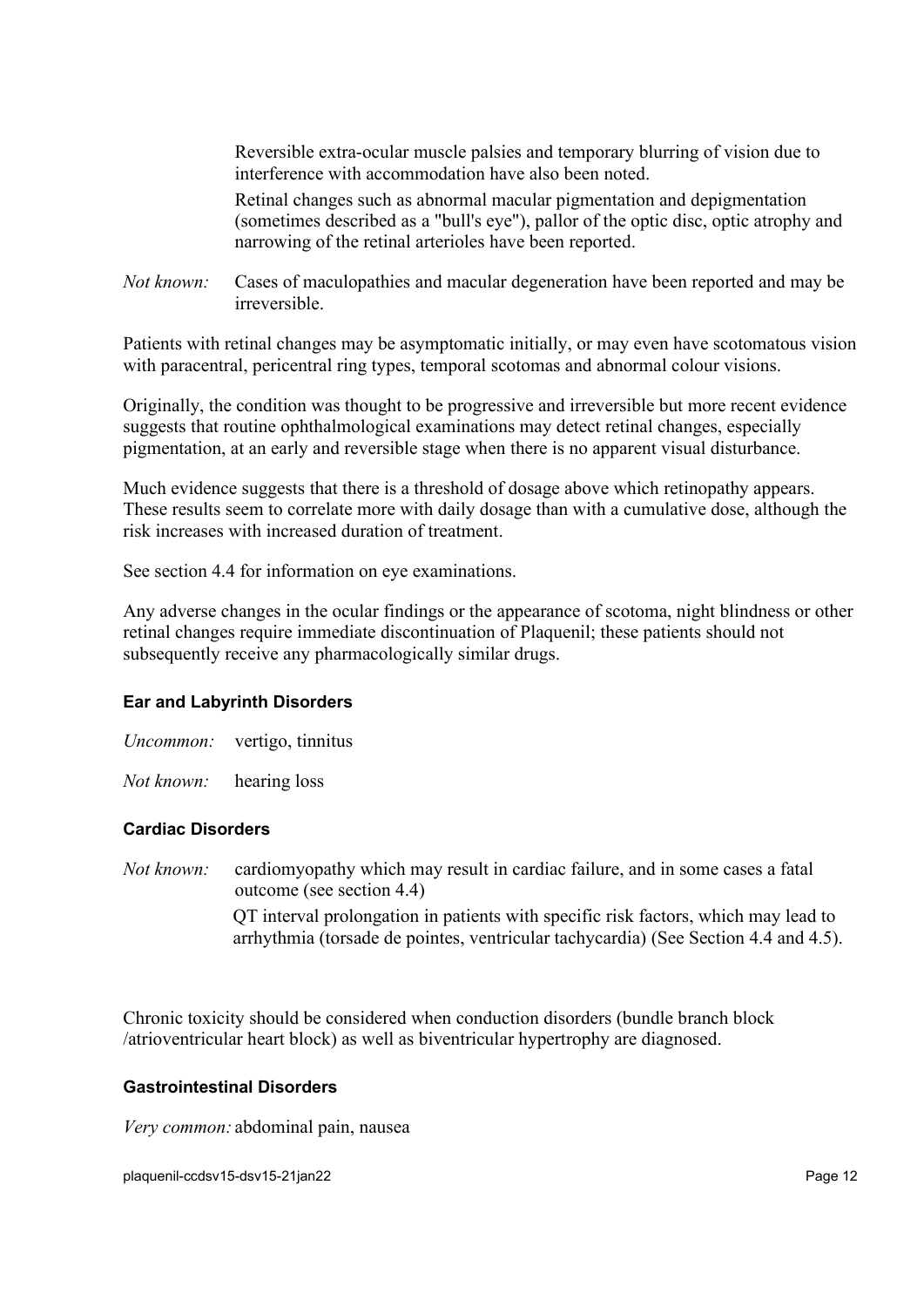### *Common:* diarrhoea, vomiting

#### **Hepatobiliary Disorders**

- *Uncommon:* abnormal liver function tests
- *Not known:* fulminant hepatitis

#### **Skin and Subcutaneous Tissue Disorders**

| Common:    | skin rashes, pruritus                                                                                                                                                                                                                                                            |  |
|------------|----------------------------------------------------------------------------------------------------------------------------------------------------------------------------------------------------------------------------------------------------------------------------------|--|
| Uncommon:  | pigmentary changes, bleaching of hair, alopecia                                                                                                                                                                                                                                  |  |
| Rare:      | exacerbation or precipitation of porphyria and attacks of psoriasis                                                                                                                                                                                                              |  |
| Not known: | bullous eruptions such as acute generalised exanthematous pustulosis (AGEP),<br>exfoliative dermatitis and erythema multiforme, Stevens-Johnson syndrome, Drug<br>Rash with Eosinophilia and Systemic Symptoms (DRESS syndrome), toxic<br>epidermal necrolysis, photosensitivity |  |

### **Musculoskeletal and Connective Tissue Disorders**

- *Uncommon:* sensori motor disorders
- *Not known:* absent or hypoactive deep tendon reflexes, muscle weakness or neuromyopathy leading to progressive weakness and atrophy of proximal muscle groups (muscle weakness may be reversible after drug discontinuation, but recovery may take many months). Depression of tendon reflexes and abnormal nerve conduction studies
- *Very rare:* extraocular muscle palsies

#### **Miscellaneous**

*Very rare:* weight loss, lassitude

### **Reporting of suspected adverse reactions**

Reporting suspected adverse reactions after authorisation of the medicine is important. It allows continued monitoring of the benefit/risk balance of the medicine. Healthcare professionals are asked to report any suspected adverse reactions at <https://nzphvc.otago.ac.nz/reporting/>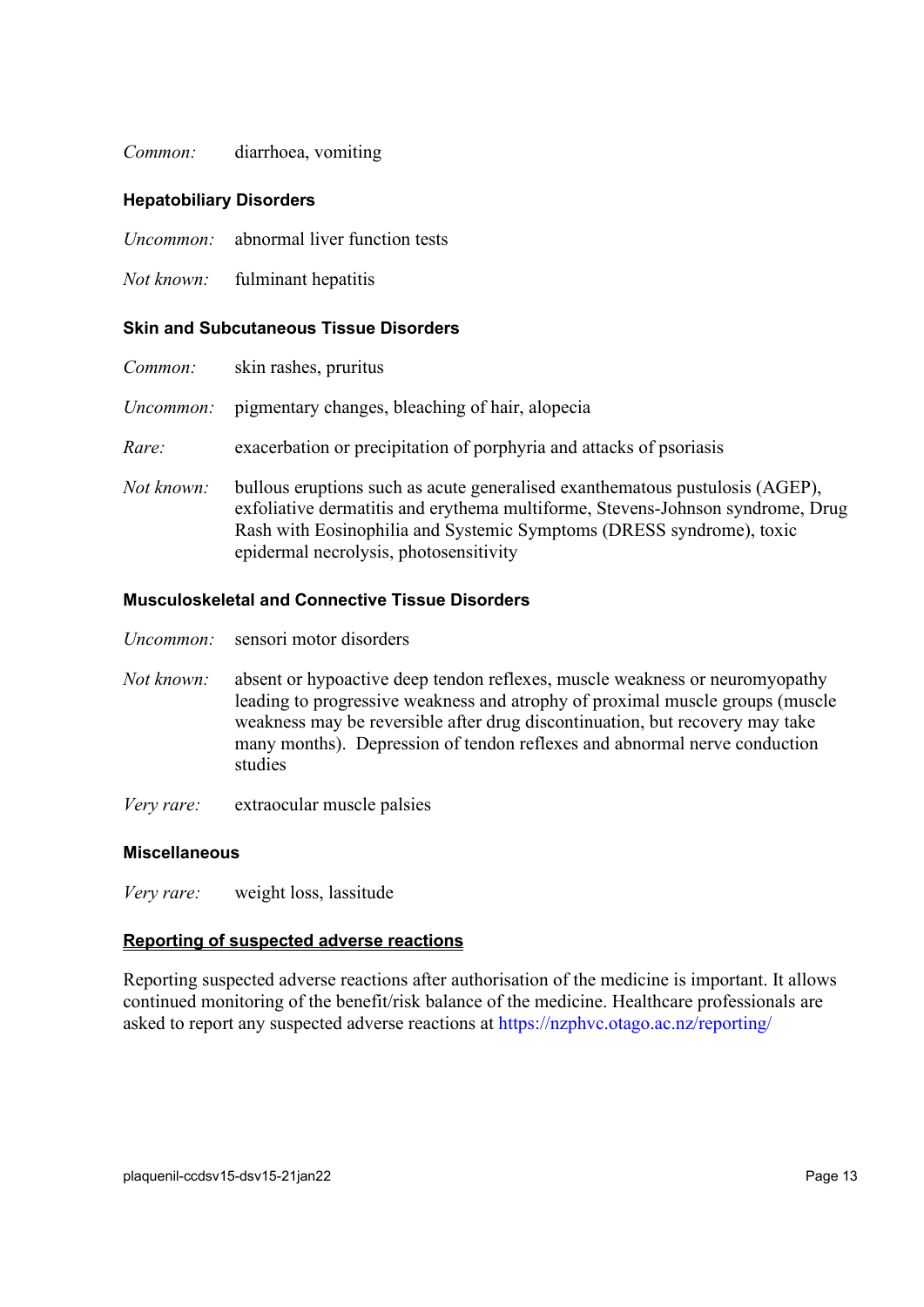# **4.9 OVERDOSE**

### **Symptoms**

Overdosage with the 4-aminoquinolines is dangerous. Children are particularly sensitive to these compounds and a number of fatalities have been reported following the accidental ingestion of chloroquine, sometimes in relatively small doses (0.75 or 1 gram in one 3 year old child).

The 4-aminoquinolines are very rapidly and completely absorbed after ingestion and toxic symptoms following overdosage may occur within 30 minutes. Toxic symptoms consist of headache, drowsiness, visual disturbances, hypokalaemia, cardiovascular collapse and convulsions.

The ECG may reveal rhythm and conduction disorders including, QT prolongation, torsade de pointe, ventricular tachycardia, ventricular fibrillation, width-increased QRS complex, bradyarrhythmias (including bradycardia), nodal rhythm, atrioventricular block, followed by sudden potentially fatal respiratory and cardiac arrest. Immediate medical attention is required as these effects may appear shortly after the overdose.

# **Treatment**

Treatment is symptomatic and must be prompt. Emesis is not recommended because of the potential for CNS depression, convulsions and cardiovascular instability. Activated charcoal should be administered. The dose of activated charcoal should be at least five times the estimated amount of hydroxychloroquine ingested.

Consideration should be given to using diazepam parenterally as there have been reports that it may decrease cardiotoxicity.

Respiratory support and management of shock should be instituted as necessary.

For advice on the management of overdose please contact the National Poisons Centre on 0800 POISON (0800 764766).

# **5 PHARMACOLOGICAL PROPERTIES**

# **5.1 PHARMACODYNAMIC PROPERTIES**

Pharmacotherapeutic group: Antimalarials, ATC code: P01BA02

Hydroxychloroquine sulfate is designated chemically as 2-{N-(4-(7-Chloro-4 quinolylamino)pentyl)- -N-ethylamino}ethanol sulfate, and has the following chemical structure: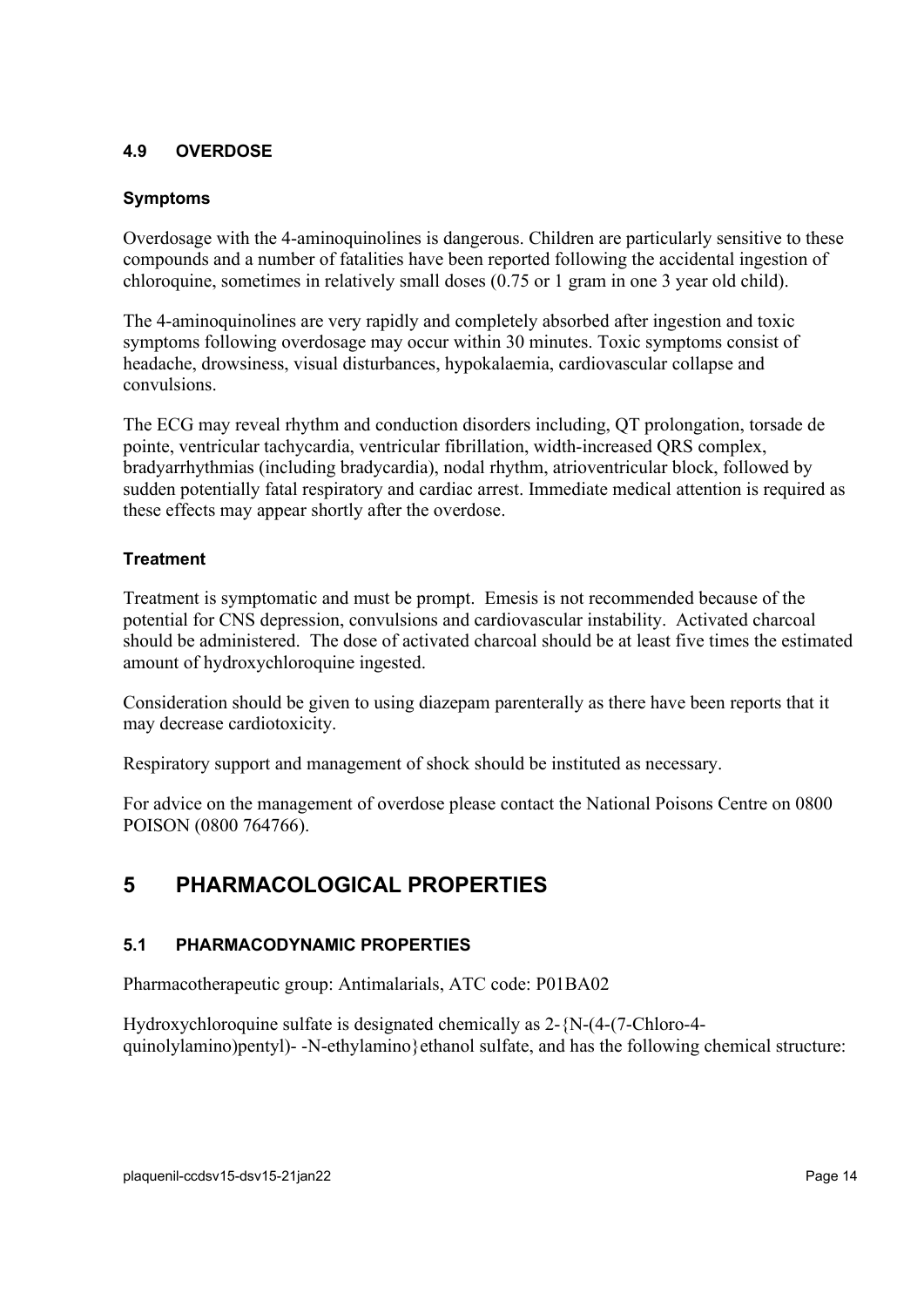

C18H26ClN3O, H2SO4 Molecular Weight: 433.96

CAS No. 747-36-4 (hydroxychloroquine sulfate), CAS No. 118-42-3 (hydroxychloroquine).

Mechanism of action:

Anti-malarial. Plaquenil also exerts a beneficial effect in mild systemic and discoid lupus erythematosus and rheumatoid arthritis. The precise mechanism of action is not known.

### **Malaria**

Like chloroquine phosphate, Plaquenil is highly active against the erythrocytic forms of *P.vivax* and *P.malariae* and most strains of *P.falciparum* (but not the gametocytes of *P.falciparum*).

Plaquenil does not prevent relapses in patients with vivax or malariae malaria because it is not effective against exo-erythrocytic forms of the parasite, nor will it prevent vivax or malariae infection when administered as a prophylactic. It is highly effective as a suppressive agent in patients with vivax or malariae malaria, in terminating acute attacks, and significantly lengthening the interval between treatment and relapse. In patients with falciparum malaria it abolishes the acute attack and effects complete cure of the infection, unless due to a resistant strain of *P.falciparum*.

### **5.2 PHARMACOKINETIC PROPERTIES**

Hydroxychloroquine has actions, pharmacokinetics and metabolism similar to those of chloroquine. Following oral administration, hydroxychloroquine is rapidly and almost completely absorbed. In one study, mean peak plasma hydroxychloroquine concentrations following a single dose of 400mg in healthy subjects ranged from 53-208ng/mL with a mean of 105ng/mL. The mean time to peak plasma concentration was 1.83 hours. The mean plasma elimination half-life varied, depending on the post-administration period, as follows: 5.9 hours (at  $C_{\text{max}}$  -10 hours), 26.1 hours (at 10-48 hours) and 299 hours (at 48-504 hours). The parent compound and metabolites are widely distributed in the body and elimination is mainly via the urine, where 3% of the administered dose was recovered over 24 hours in one study.

### **Absorption**

Following oral administration, peak blood concentration is achieved in approximately 4 hours. Absolute oral bioavailability is 79%.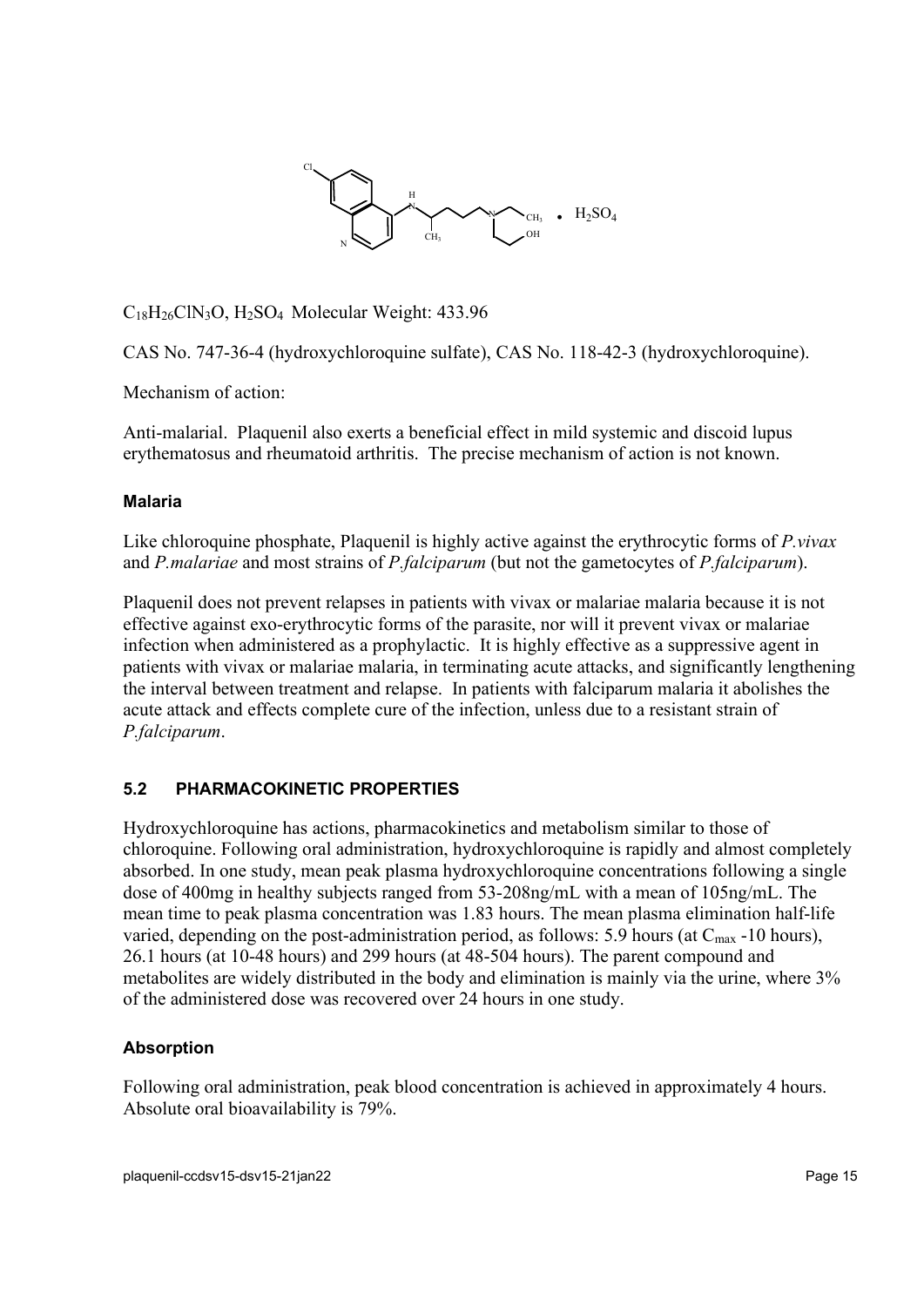### **Distribution**

Hydroxychloroquine has a large volume of distribution due to extensive tissue accumulation (5500 L in blood, 44 000 L in plasma), and has been shown to accumulate in blood cells, with a blood to plasma ratio of 7.2. Approximately 50% of hydroxychloroquine is bound to plasma proteins.

### **Metabolism**

Hydroxychloroquine is mainly metabolized to N-desethylhydroxychloroquine, and two other metabolites in common with chloroquine, desethylchloroquine and bidesethylchloroquine. It can be extrapolated from chloroquine, that hydroxychloroquine could be metabolized in vitro by the same CYPs as for chloroquine, i.e. CYP2C8 and CYP3A, and to a lesser extent by CYP2D6.

### **Elimination**

Hydroxychloroquine presents a multi-phasic elimination profile with a long terminal half-life ranging from 30 to 60 days. Approximately 20-25% of the hydroxychloroquine dose is eliminated as unchanged drug in the urine.

# **5.3 PRECLINICAL SAFETY DATA**

### **Genotoxicity**

Based on the standard genotoxicity studies conducted, hydroxychloroquine is not considered to present a genotoxic risk to humans.

Hydroxychloroquine is not mutagenic in the bacterial reverse mutation (Ames) test.

It showed no clastogenicity or aneugenicity in the *in vivo* micronucleus test in rats following oral administration. Hydroxychloroquine was weakly positive in human lymphocyte micronucleus assay *in vitro* in the absence of metabolic activation, but was negative in the presence of metabolic activation.

### **Carcinogenicity**

No carcinogenicity studies are available on hydroxychloroquine. A dietary carcinogenicity study in rats with the parent drug chloroquine was negative. No other carcinogenicity study was conducted in mice or other species. In the absence of sufficient human and animal data an increased risk of cancer in patients receiving long term treatment cannot be ruled out.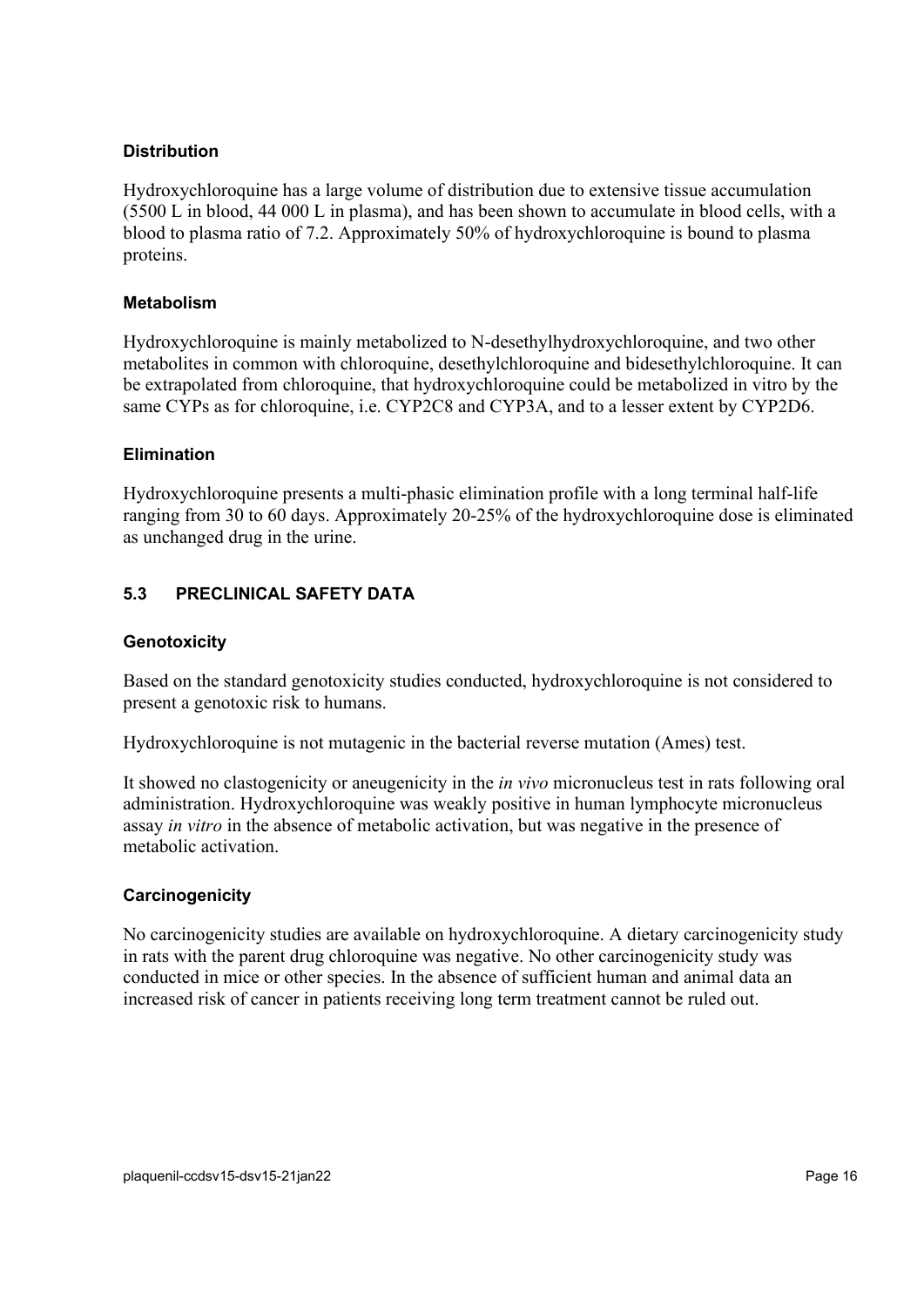# **6 PHARMACEUTICAL PARTICULARS**

# **6.1 LIST OF EXCIPIENTS**

*Tablet core:*

Calcium hydrogen phosphate dihydrate Maize starch Purified water Magnesium stearate

*Film coating:*

Hypromellose Macrogol 400 Titanium dioxide Polysorbate 80 Carnauba wax iron oxide black (Tekprint SB-9014SD) propylene glycol isopropyl alcohol ethanol dimeticone butan-1-ol Purified water

# **6.2 INCOMPATIBILITIES**

No incompatibilities are known.

# **6.3 SHELF LIFE**

36 months.

# **6.4 SPECIAL PRECAUTIONS FOR STORAGE**

Plaquenil tablets should be stored below 25° C.

# **6.5 NATURE AND CONTENTS OF CONTAINER**

Plaquenil is supplied as 100 tablets in a plastic HDPE bottle with a child resistant closure.